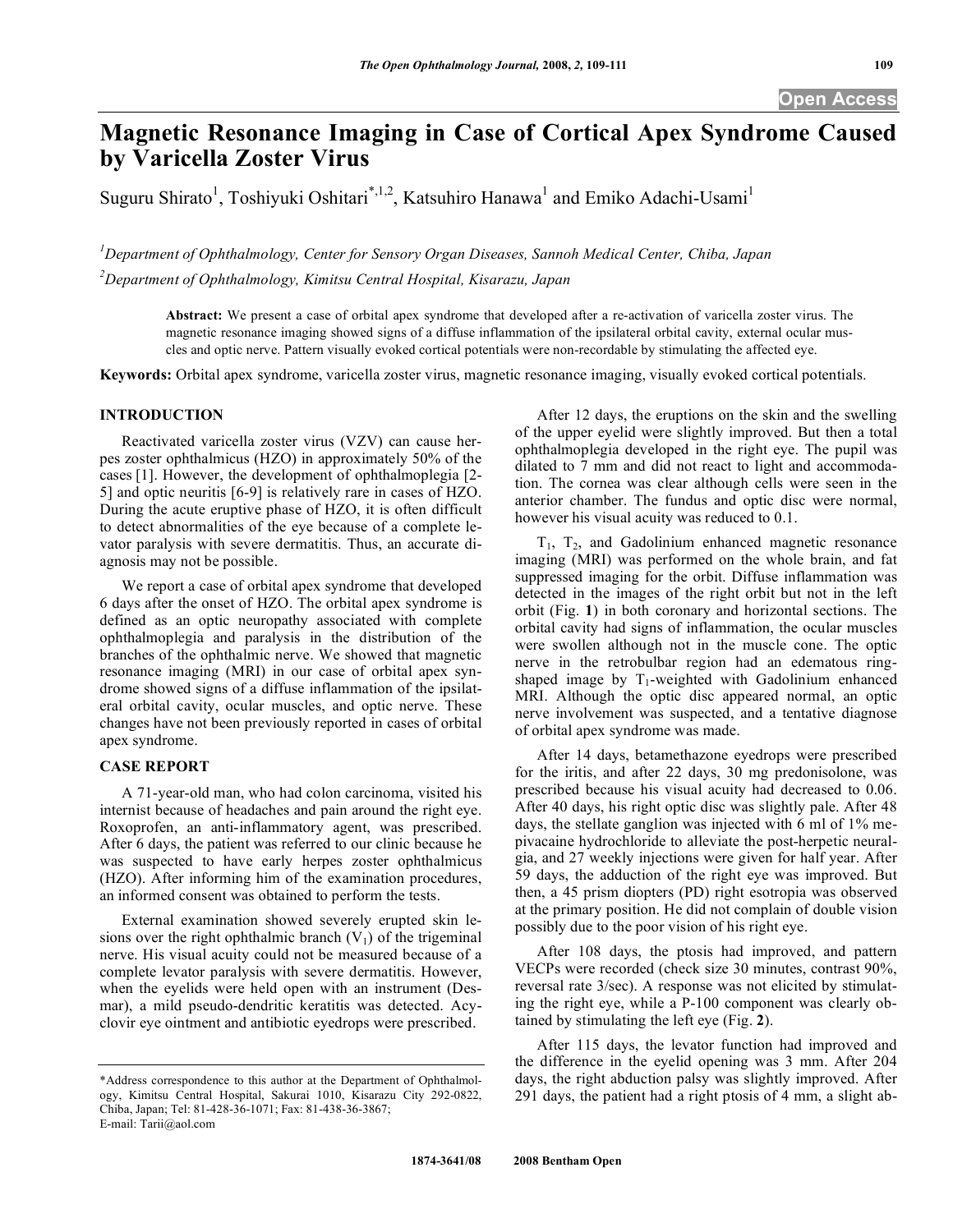

**Fig. (1).** Images obtained by magnetic resonance imaging (MRI) in an eye with orbital apex syndrome. (A) Horizontal MRI, T<sub>1</sub>-weighted fat suppressed image. (**B**) Horizontal MRI, T<sub>1</sub>-weighted with Gadolinium enhanced image. (**C**) Horizontal MRI, T<sub>2</sub>-weighted and horizontal image. **(D)** Coronal MRI, T<sub>1</sub>-weighted fat suppressed image. **(E)**. Coronal MRI, T<sub>1</sub>-weighted with Gadolinium enhanced image. **(F)** Coronal MRI,  $T_2$ -weighted image. The right orbital cavity, external ocular muscles, and optic nerve are highly enhanced in the  $T_2$ -weighted images and in the  $T_1$ -weighted with Gadolinium enhanced images.

duction palsy, and a paralyzed pupil (7 mm). Optic atrophy was still present.



**Fig. (2).** Pattern VECPs elicited by stimulating the right affected eye (upper) and left eye (lower). VECPs are non-recordable when the right affected eye was stimulated while the P100 component is clearly recorded with left eye.

# **DISCUSSION**

 An ophthalmic involvement was found in approximately 50% of the cases of herpes zoster [1] in the Mayo clinic study in 1983 [2] and in the Moorfield Eye Hospital study in 1993 [3]. In both studies, the incidence of keratitis and iritis was >50% of the HZO cases. However, the incidence of an ocular muscle palsy was low. In the Mayo Clinic series, only 3 patients of the 86 patients with HZO had a muscle palsy (3.4%) with the fourth cranial nerve involved in two patients and the sixth cranial nerve in one patient. None of the patients had a third cranial nerve involvement. Of the 1356 patients with HZO in the Moorfield Eye Hospital study, 133 patients (10%) had a muscle palsy with the third cranial nerve involved in 4 of the patients [3]. A total ophthalmoplegia has been reported from a number of clinics [3, 4].

 The incidence of optic nerve involvement was even lower than that of ocular muscle palsy with 0.4% in the Moorfield Eye Hospital study [3], and none in the Mayo Clinic study [2]. Several case reports of optic nerve involvement in cases of HZO have been presented from other clinics [6-9]. Most of these had the orbital apex syndrome [5-8] which is also known as optic neuritis/neuropathy associated with complete ophthalmoplegia.

 The orbital apex syndrome is caused mainly by neoplastic and granulomatous lesions so that proptosis is usually found. In cases of orbital apex syndrome caused by VZV infections, the incidence of proptosis is lower although Kattah & Kennerdelt [8] reported a 1 mm proptosis in one of 2 patients with HZO.

 Recent advances in magnetic resonance imaging (MRI) and pattern VECPs have made them helpful in making a definitive diagnosis of the orbital apex syndrome. However, few reports are available on the MRI findings in cases of orbital apex syndrome caused by VZV infection. Wang *et al.* [6] reported a case of optic neuritis in HZO in which enhanced  $T_1$ -weighted MRI showed that the retrobulbar optic nerve sheath was affected. Quisling *et al.* [10] reported the